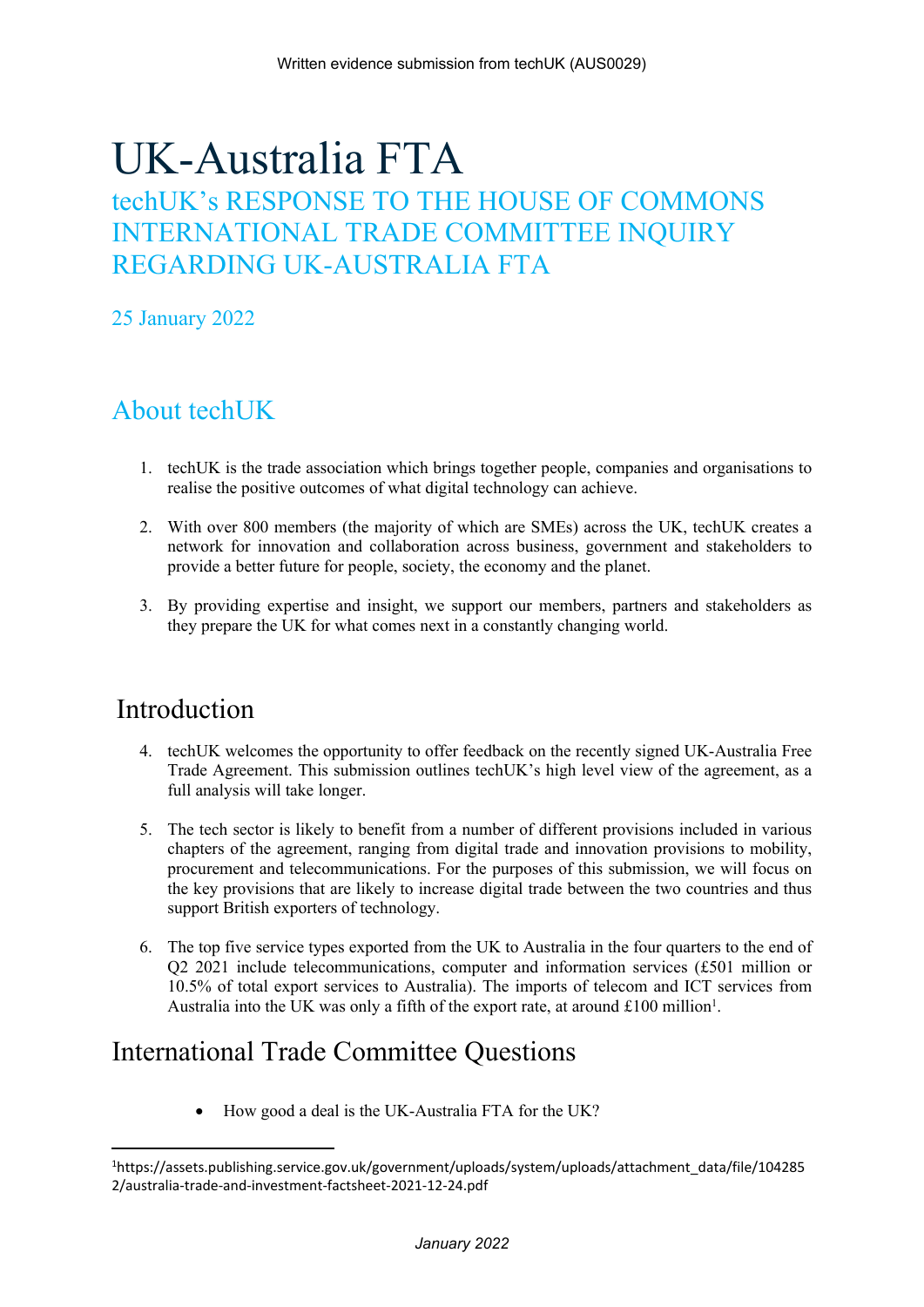- 7. From the perspective of the tech sector, the UK-Australia FTA contains some of the most advanced provisions in digital trade and innovation of all of UK's agreement to date.
- 8. In particular, the digital trade chapter is very strong. It goes further than existing precedent contained in UK-Japan CEPA, and in the other roll over agreements. The chapter ensures the free flow of trusted data and standards for personal data protection. The two countries have agreed on a ban on data localisation requirements or requirements to transfer source code. It also ensures the legal recognition of electronic contracts, signatures and various electronic trust services. There are also provisions on regulatory cooperation in digital identities to promote compatibility, as well as provisions committing parties to open government data.
- 9. On data innovation, there are several interesting commitments on cooperation on data-sharing projects, regulatory cooperation on data mobility and sharing research and best practice.
- 10. In a first of its kind innovation chapter, the two governments committed to a mechanism for the UK and Australia to discuss the impact of innovation on trade, including on regulatory approaches, commercialisation of new technologies and supply chain resilience.
- 11. The mobility provisions are also welcomed by techUK members. The agreement establishes that executives located in one nation can relocate to the other's territory for up to four years and that they may bring their spouses and children with them.
- 12. The telecommunications chapter contains provisions that commit to ensuring service suppliers have access to public telecommunications networks on a timely, reasonable and non-discriminatory basis. It also commits the two countries to work together on security and diversification in the telecommunications sector, including on infrastructure and technologies.
	- To what extent has the Government achieved its stated negotiating objectives?
- 13. From a tech sector perspective, the Government has achieved its headline negotiating objectives in the FTA with Australia. In particular, it has achieved the following objectives:
	- a. To secure ambitious commitments from Australia on market access and fair competition for UK services exporters.
	- b. To increase opportunities for UK service suppliers and investors to operate in Australia by enhancing opportunities for business travel and supporting the Mutual Recognition of Professional Qualifications (MRPQs).
	- c. To secure cutting-edge provisions which maximise opportunities for digital trade across all sectors of the economy.
	- d. To include provisions that facilitate the free flow of data, whilst ensuring that the UK's high standards of personal data protection are maintained and include provisions to prevent unjustified data localisation requirements.
	- e. To ensure customs duties are not imposed on electronic transmissions.
	- f. To promote fair and transparent access to the Australian telecommunications market.
		- To what extent does the FTA deliver on the UK-Australia Agreement in Principle?
- 14. techUK sees no difference between the FTA commitments on digital trade and telecoms and the provisional commitments in the Agreement in Principle.
	- How are the terms of the FTA between the UK and Australia likely to affect you, your business or organisation, or those that you represent?
- 15. Once the UK-Australia FTA has entered into force, UK technology firms will be able to easily access the Australian market. Companies and individuals will also be able to benefit from the business mobility terms and have great access to government procurement contracts, at federal, state and territory level.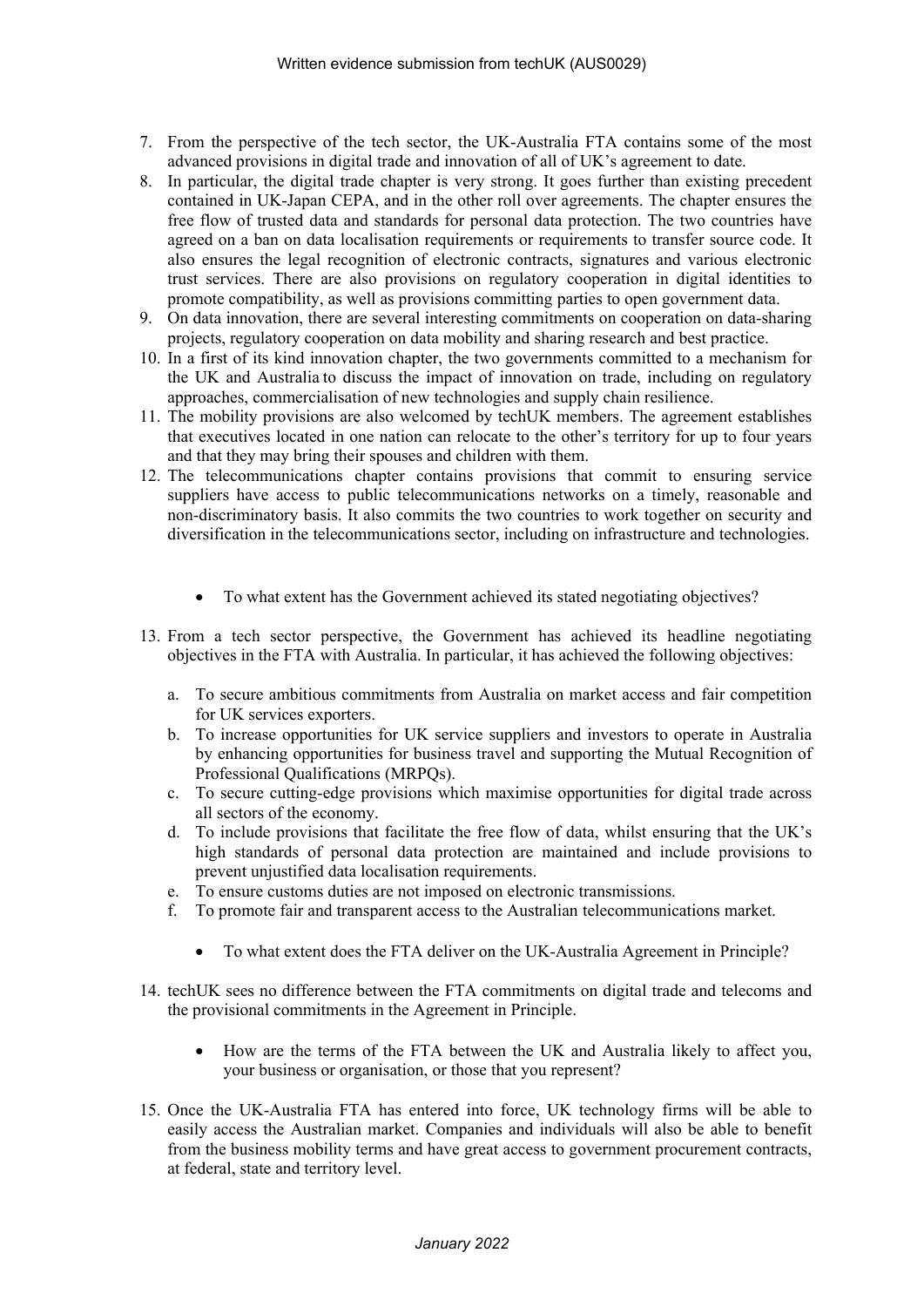- 16. The more substantial benefits of the agreement will come to fruition over time and will depend on the continued commitment of the two governments to developing the FTA provisions.
- 17. For example, the real value of the digital trade and innovation chapters will come from regulatory cooperation and continued dialogue. Making sure that domestic regulators are fully involved in the cooperation mechanisms – such as the Strategic Innovation Dialogue - and that there is a continued engagement with stakeholders in the economy and broader society will be key for reaping the full benefits of the agreement. Both sides will need to show continued commitment to advancing discussions on key issues, such as cyber security, emerging technologies, or Digital ID.
	- What is likely to be the impact of the agreement on: the UK's economy as a whole? particular sectors of the UK economy? the UK's devolved nations and English regions? UK consumers?
- 18. We are not in a position to be able to predict the impact at this stage. However, as stated above, this is likely to be a gradual impact, with companies being able to take advantage of the FTA provisions from day 1 of entry into force, while some other benefits will take longer to show and assess. Strategically, this is an important deal both for CPTPP accession and for UK's leadership in international digital trade policy.
	- How well has the Government communicated its progress in negotiations and how much has it listened to stakeholders during those negotiations?
- 19. Engagement with the Ministerial team, negotiating teams, as well as across departments in our case DIT and DCMS – has been positive and constructive. techUK sits on the Strategic Trade Advisory Group, the Trade Advisory Group on Digital and Telecoms as well as other cross-cutting groups on things like services and multilateral.
- 20. On a broader point, techUK supports a wide and open stakeholder engagement approach, that keeps all stakeholders, including industry, civil society and consumer organisations informed and engaged throughout negotiating processes. Wide transparency of FTA negotiations, with due regard to the secrecy of negotiating positions, ensures businesses are well prepared for FTAs and able to take advantage of agreements when they enter into force.
	- How well has the Government communicated the possible impact of the FTA, to enable you or other stakeholders to prepare for its implementation?
- 21. Our members report that the Department of International Trade provides useful resources for firms looking to scale up internationally. However, we believe more can be done to help the industry understand the benefits of recent and upcoming trade agreements.
- 22. The phase after negotiating trade deals will need to be given just as much importance as negotiating them. Translating policy commitments into real-life understandable commercial opportunities that companies – and especially SMEs – can take advantage is an important step, especially given the pace of negotiations and the number of agreements reached in short sequencing.
	- What lessons and inferences for other current and future negotiations can be drawn from how the Government approached, and what it secured in, the FTA with Australia?